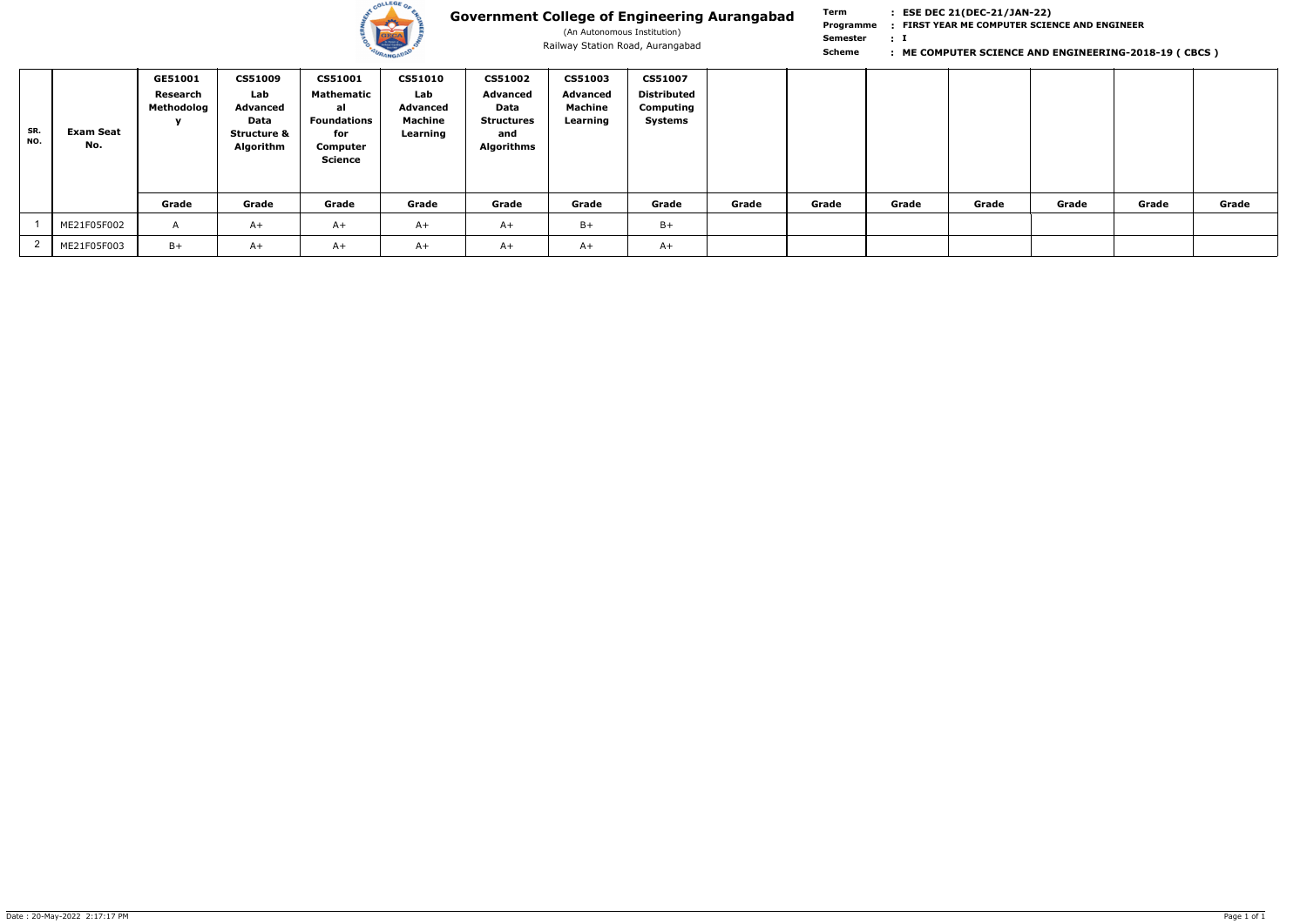

(An Autonomous Institution)

**Term Scheme FIRST YEAR ME COMPUTER SCIENCE AND ENGINEER Programme : I : Semester :**

| SR.<br>NO. | Exam Seat<br>No. | <b>CS51009</b><br>Lab<br><b>Advanced</b><br>Data<br><b>Structure &amp;</b><br>Algorithm | <b>CS51010</b><br>Lab<br><b>Advanced</b><br>Machine<br>Learning |       |       |       |       |       |       |       |       |       |       |       |       |
|------------|------------------|-----------------------------------------------------------------------------------------|-----------------------------------------------------------------|-------|-------|-------|-------|-------|-------|-------|-------|-------|-------|-------|-------|
|            |                  | Grade                                                                                   | Grade                                                           | Grade | Grade | Grade | Grade | Grade | Grade | Grade | Grade | Grade | Grade | Grade | Grade |
|            | ME19F05F004      | D                                                                                       |                                                                 |       |       |       |       |       |       |       |       |       |       |       |       |

### Railway Station Road, Aurangabad **by Scheme Computer Science AND ENGINEERING-2018-19 ( CBCS )** Railway Station Road, Aurangabad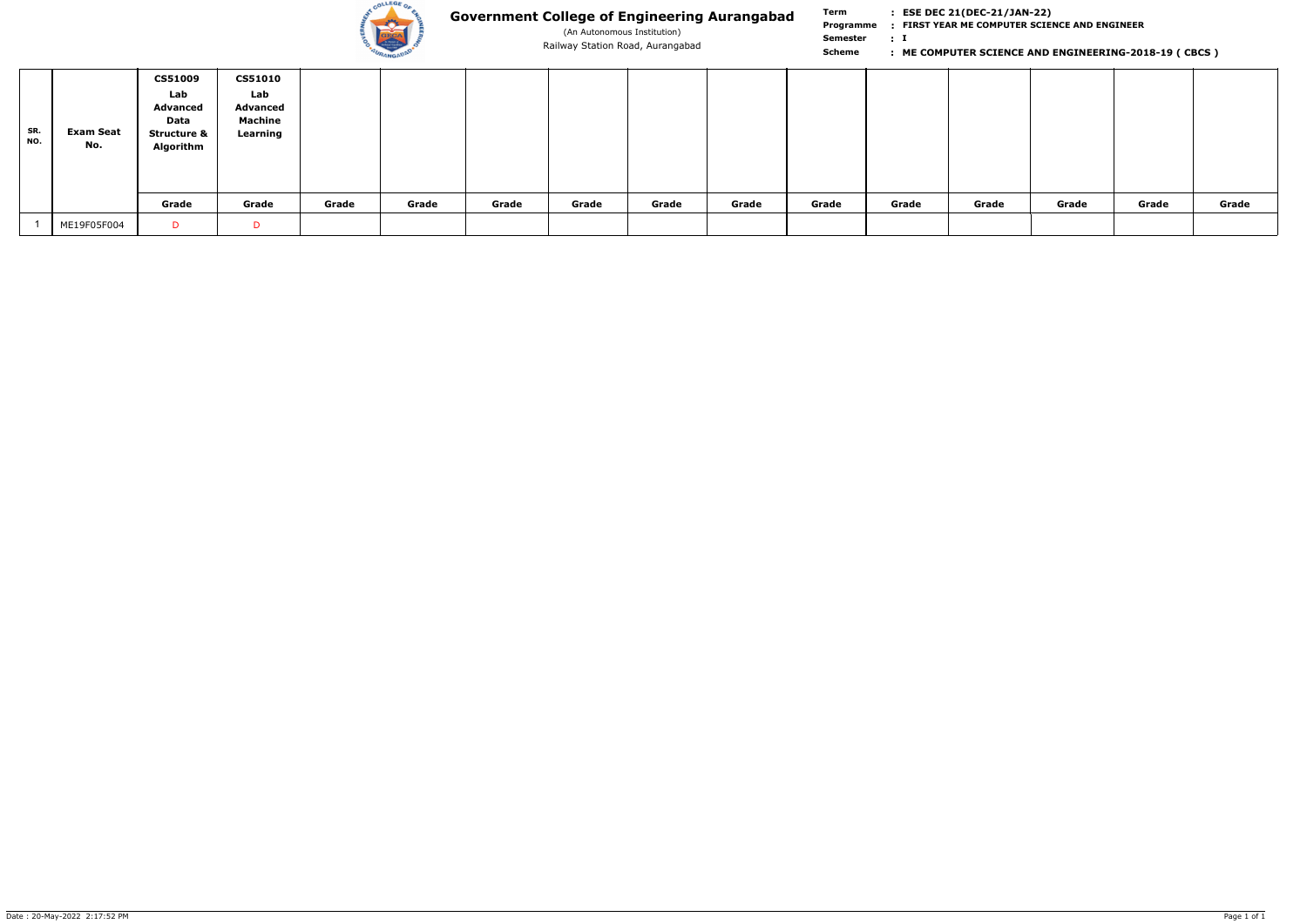

(An Autonomous Institution)

**Term Scheme FIRST YEAR ME ELECTRICAL MACHINE AND DRIVE Programme : I : Semester :**

| SR.<br>NO. | <b>Exam Seat</b><br>No. | <b>EE51015</b><br><b>Wind Energy</b><br>Systems | GE51001<br>Research<br>Methodolog<br><b>y</b> | EE52001<br><b>ADVANCED</b><br><b>POWER</b><br><b>ELECTRONIC</b><br><b>S</b> | EE52002<br><b>ELECTRICAL</b><br><b>MACHINES</b><br><b>MODELING</b><br>AND<br><b>ANALYSIS</b> | EE52012<br><b>INDUSTRIAL</b><br><b>AUTOMATIO</b><br><b>N &amp;</b><br><b>CONTROL</b> | EE52003<br><b>SIMULATIO</b><br>$\mathbf N$<br><b>LABORATOR</b><br>YI | EE52004<br><b>HARDWARE</b><br><b>LAB</b> |       |       |       |       |       |       |       |
|------------|-------------------------|-------------------------------------------------|-----------------------------------------------|-----------------------------------------------------------------------------|----------------------------------------------------------------------------------------------|--------------------------------------------------------------------------------------|----------------------------------------------------------------------|------------------------------------------|-------|-------|-------|-------|-------|-------|-------|
|            |                         | Grade                                           | Grade                                         | Grade                                                                       | Grade                                                                                        | Grade                                                                                | Grade                                                                | Grade                                    | Grade | Grade | Grade | Grade | Grade | Grade | Grade |
|            | ME21F15F001             | D                                               | D                                             | B                                                                           | D                                                                                            | B                                                                                    | $B+$                                                                 | $\mathsf{A}$                             |       |       |       |       |       |       |       |
|            | ME21F15F002             | D                                               | $A+$                                          | $A+$                                                                        | $A+$                                                                                         | $A+$                                                                                 | $B+$                                                                 | $\mathsf{A}$                             |       |       |       |       |       |       |       |
| 3          | ME21F15F003             | $A+$                                            | $B+$                                          | $A+$                                                                        | D                                                                                            | $A+$                                                                                 | $A+$                                                                 | $\mathsf{A}$                             |       |       |       |       |       |       |       |
|            | ME21F15F004             | D                                               | B                                             | B                                                                           | D                                                                                            | B                                                                                    | $A+$                                                                 | $A+$                                     |       |       |       |       |       |       |       |
| 5          | ME21F15F005             | D                                               | A                                             | $\mathsf{A}$                                                                | D                                                                                            | B                                                                                    | $B+$                                                                 | $\mathsf{A}$                             |       |       |       |       |       |       |       |
| 6          | ME21F15F006             | B                                               | $B+$                                          | $\mathsf{A}$                                                                | D                                                                                            | D                                                                                    | $B+$                                                                 | $A+$                                     |       |       |       |       |       |       |       |
|            | ME21F15F007             | B                                               | B                                             | $B+$                                                                        | D                                                                                            | $B+$                                                                                 | $A+$                                                                 | $A+$                                     |       |       |       |       |       |       |       |

### Railway Station Road, Aurangabad **Fisch Communist Communist Communist Communist Communist Communist Communist Communist Communist Communist Communist Communist Communist Communist Communist Communist Communist Communist Co**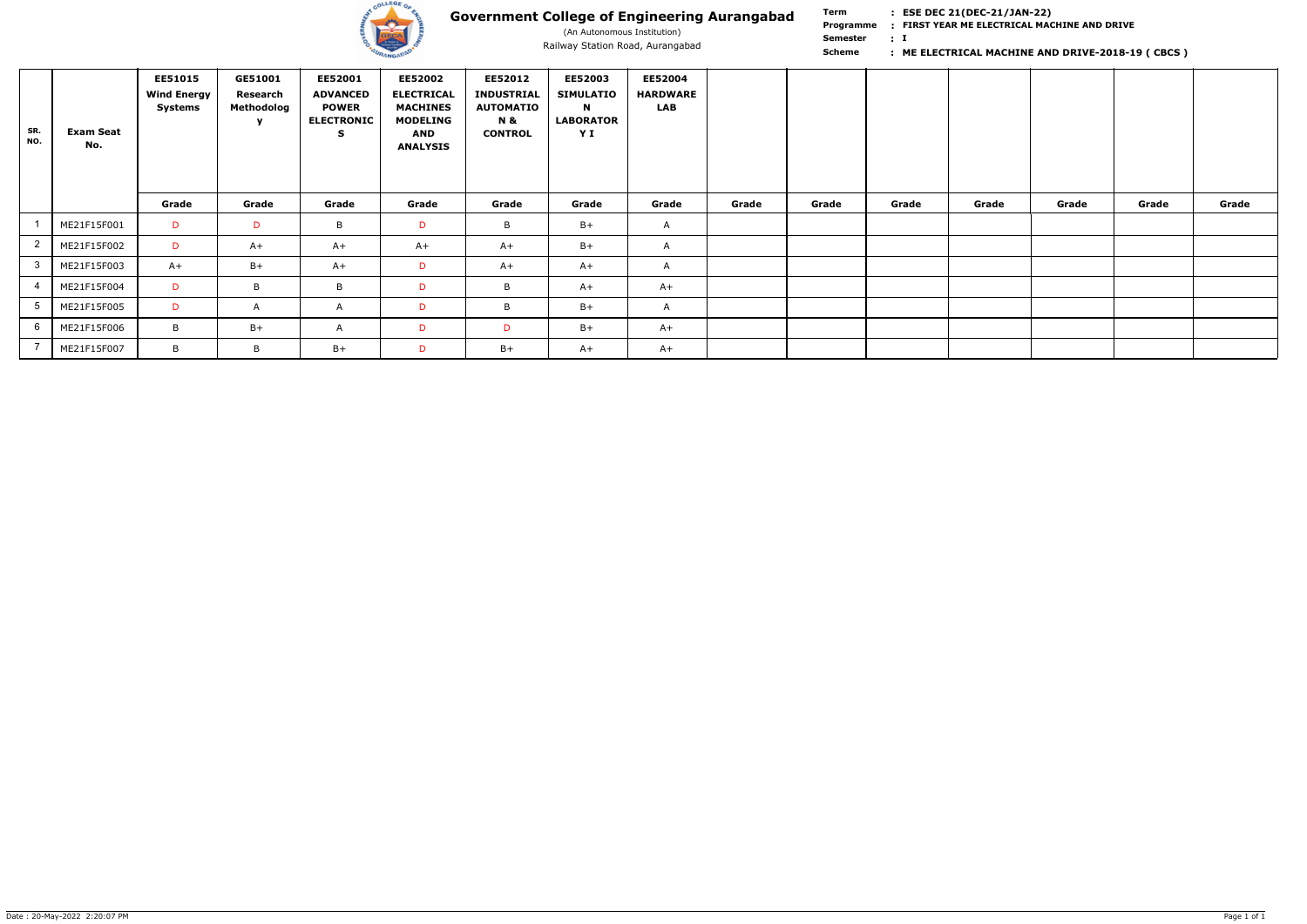

(An Autonomous Institution)

**Term Scheme FIRST YEAR ME ELECTRICAL POWER SYSTEM Programme : I : Semester :**

| SR.<br>NO.      | <b>Exam Seat</b><br>No. | EE51015<br><b>Wind Energy</b><br><b>Systems</b> | GE51001<br>Research<br>Methodolog<br><b>Y</b> | EE51001<br><b>COMPUTER</b><br><b>AIDED</b><br><b>POWER</b><br><b>SYSTEM</b><br><b>ANALYSIS</b> | EE51002<br><b>EHV AC</b><br><b>POWER</b><br><b>SYSTEM</b> | EE52001<br><b>ADVANCED</b><br><b>POWER</b><br><b>ELECTRONIC</b><br>S. | EE51003<br><b>SIMULATIO</b><br>$\blacksquare$<br><b>LABORATOR</b><br>YI | EE51004<br><b>LAB-HIGH</b><br><b>VOLTAGE</b><br><b>ENGINEERIN</b><br>G |       |       |       |       |       |       |       |
|-----------------|-------------------------|-------------------------------------------------|-----------------------------------------------|------------------------------------------------------------------------------------------------|-----------------------------------------------------------|-----------------------------------------------------------------------|-------------------------------------------------------------------------|------------------------------------------------------------------------|-------|-------|-------|-------|-------|-------|-------|
|                 |                         | Grade                                           | Grade                                         | Grade                                                                                          | Grade                                                     | Grade                                                                 | Grade                                                                   | Grade                                                                  | Grade | Grade | Grade | Grade | Grade | Grade | Grade |
|                 | ME21F12F001             | $\mathsf{D}$                                    | $B+$                                          | D                                                                                              | D                                                         | $C+$                                                                  | $\mathsf{A}$                                                            | $\mathsf{A}$                                                           |       |       |       |       |       |       |       |
| $\overline{2}$  | ME21F12F002             | $A+$                                            | $B+$                                          | $A+$                                                                                           | $B+$                                                      | B                                                                     | $\mathsf{A}$                                                            | $A+$                                                                   |       |       |       |       |       |       |       |
| 3 <sup>1</sup>  | ME21F12F003             | D                                               | B                                             | D                                                                                              | $B+$                                                      | A                                                                     | $A+$                                                                    | $\mathsf{A}$                                                           |       |       |       |       |       |       |       |
|                 | ME21F12F004             | $B+$                                            | $B+$                                          | D                                                                                              | $B+$                                                      | $\mathsf{A}$                                                          | $A+$                                                                    | $A+$                                                                   |       |       |       |       |       |       |       |
| $5\overline{)}$ | ME21F12F005             | B                                               | $\mathsf B$                                   | D                                                                                              | B                                                         | $B+$                                                                  | A                                                                       | $\mathsf{A}$                                                           |       |       |       |       |       |       |       |
| 6               | ME21F12F006             | D                                               | D                                             | D                                                                                              | D.                                                        | $\mathsf{B}$                                                          | A                                                                       | $A+$                                                                   |       |       |       |       |       |       |       |
|                 | ME21F12F007             | $\mathsf{D}$                                    | $B+$                                          | D                                                                                              | D                                                         | A                                                                     | $A+$                                                                    | $A+$                                                                   |       |       |       |       |       |       |       |
| 8               | ME21F12F008             | D                                               | $C+$                                          | D                                                                                              | $B+$                                                      | $B+$                                                                  | A                                                                       | $A+$                                                                   |       |       |       |       |       |       |       |
| 9               | ME21F12F009             | D                                               | D                                             | D                                                                                              | D                                                         | B                                                                     | $A+$                                                                    | $B+$                                                                   |       |       |       |       |       |       |       |
| 10 <sup>°</sup> | ME21F12F010             | D                                               | $\mathsf B$                                   | D                                                                                              | D                                                         | A                                                                     | $B+$                                                                    | $A+$                                                                   |       |       |       |       |       |       |       |
| 11              | ME21F12F011             | $\mathsf{D}$                                    | B                                             | D                                                                                              | D                                                         | B                                                                     | $B+$                                                                    | $A+$                                                                   |       |       |       |       |       |       |       |
| 12              | ME21F12F012             | D                                               | $\mathsf{D}$                                  | D                                                                                              | D                                                         | $C+$                                                                  | $B+$                                                                    | $A+$                                                                   |       |       |       |       |       |       |       |
| 13              | ME21F12F013             | $A+$                                            | $B+$                                          | $A+$                                                                                           | $A+$                                                      | A                                                                     | $A+$                                                                    | $A+$                                                                   |       |       |       |       |       |       |       |
| 14              | ME21F12F014             | D                                               | D                                             | D                                                                                              | D                                                         | $B+$                                                                  | A                                                                       | $A+$                                                                   |       |       |       |       |       |       |       |
| 15              | ME21F12F015             | D                                               | $B+$                                          | D                                                                                              | D                                                         | $B+$                                                                  | $A+$                                                                    | $A+$                                                                   |       |       |       |       |       |       |       |

### Railway Station Road, Aurangabad **1996 Station Road, Aurangabad Scheme Railway Station Road, Aurangabad Scheme Reference Station Road, Aurangabad Scheme Reference Station Road, Aurangabad CBCS )**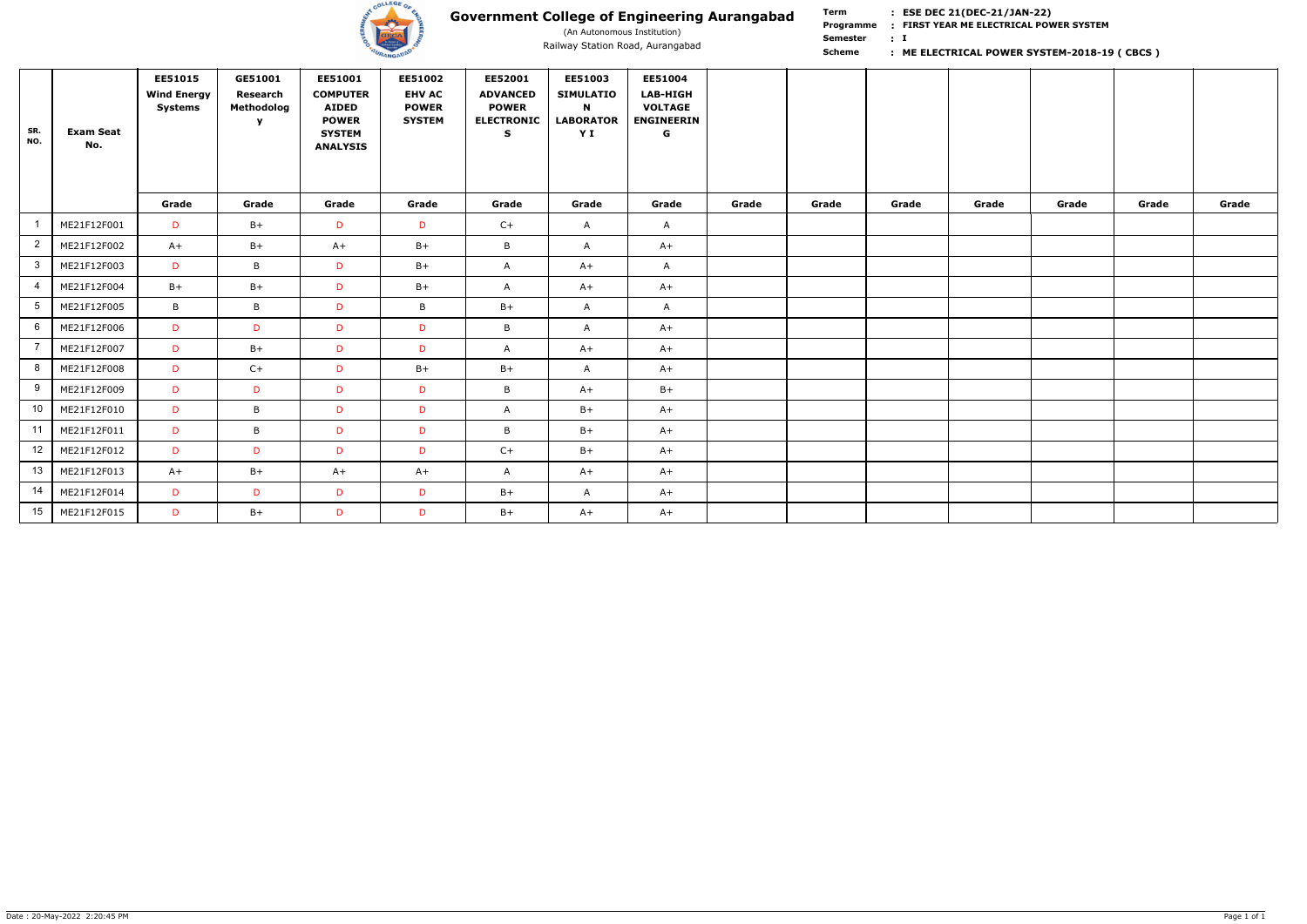

(An Autonomous Institution)

**Term Scheme FIRST YEAR ME ELECTRICAL POWER SYSTEM Programme : I : Semester :** Railway Station Road, Aurangabad **1996 Station Road, Aurangabad Scheme Railway Station Road, Aurangabad Scheme Reference Station Road, Aurangabad Scheme Reference Station Road, Aurangabad CBCS )** 

| SR.<br>NO.     | <b>Exam Seat</b><br>No. | EE52001<br><b>ADVANCED</b><br><b>POWER</b><br><b>ELECTRONIC</b><br>$\mathbf S$ |                                                                                  |       |       |       |       |       |       |       |       |       |       |       |       |
|----------------|-------------------------|--------------------------------------------------------------------------------|----------------------------------------------------------------------------------|-------|-------|-------|-------|-------|-------|-------|-------|-------|-------|-------|-------|
|                |                         | Grade                                                                          | Grade                                                                            | Grade | Grade | Grade | Grade | Grade | Grade | Grade | Grade | Grade | Grade | Grade | Grade |
| $\overline{1}$ | ME20F12F004             | $\mathsf{D}$                                                                   |                                                                                  |       |       |       |       |       |       |       |       |       |       |       |       |
| SR.<br>NO.     | <b>Exam Seat</b><br>No. | EE51003<br><b>SIMULATION</b><br><b>LABORATOR</b><br>YI                         | EE51004<br><b>LAB-HIGH</b><br><b>VOLTAGE</b><br><b>ENGINEERIN</b><br>$\mathbf G$ |       |       |       |       |       |       |       |       |       |       |       |       |
|                |                         | Grade                                                                          | Grade                                                                            | Grade | Grade | Grade | Grade | Grade | Grade | Grade | Grade | Grade | Grade | Grade | Grade |
| $\overline{2}$ | ME20F12F009             | D                                                                              | D                                                                                |       |       |       |       |       |       |       |       |       |       |       |       |
| SR.<br>NO.     | <b>Exam Seat</b><br>No. | <b>EE51003</b><br><b>SIMULATION</b><br><b>LABORATOR</b><br>YI                  |                                                                                  |       |       |       |       |       |       |       |       |       |       |       |       |
|                |                         | Grade                                                                          | Grade                                                                            | Grade | Grade | Grade | Grade | Grade | Grade | Grade | Grade | Grade | Grade | Grade | Grade |
| 3 <sup>1</sup> | ME20F12F012             | $\mathsf{D}$                                                                   |                                                                                  |       |       |       |       |       |       |       |       |       |       |       |       |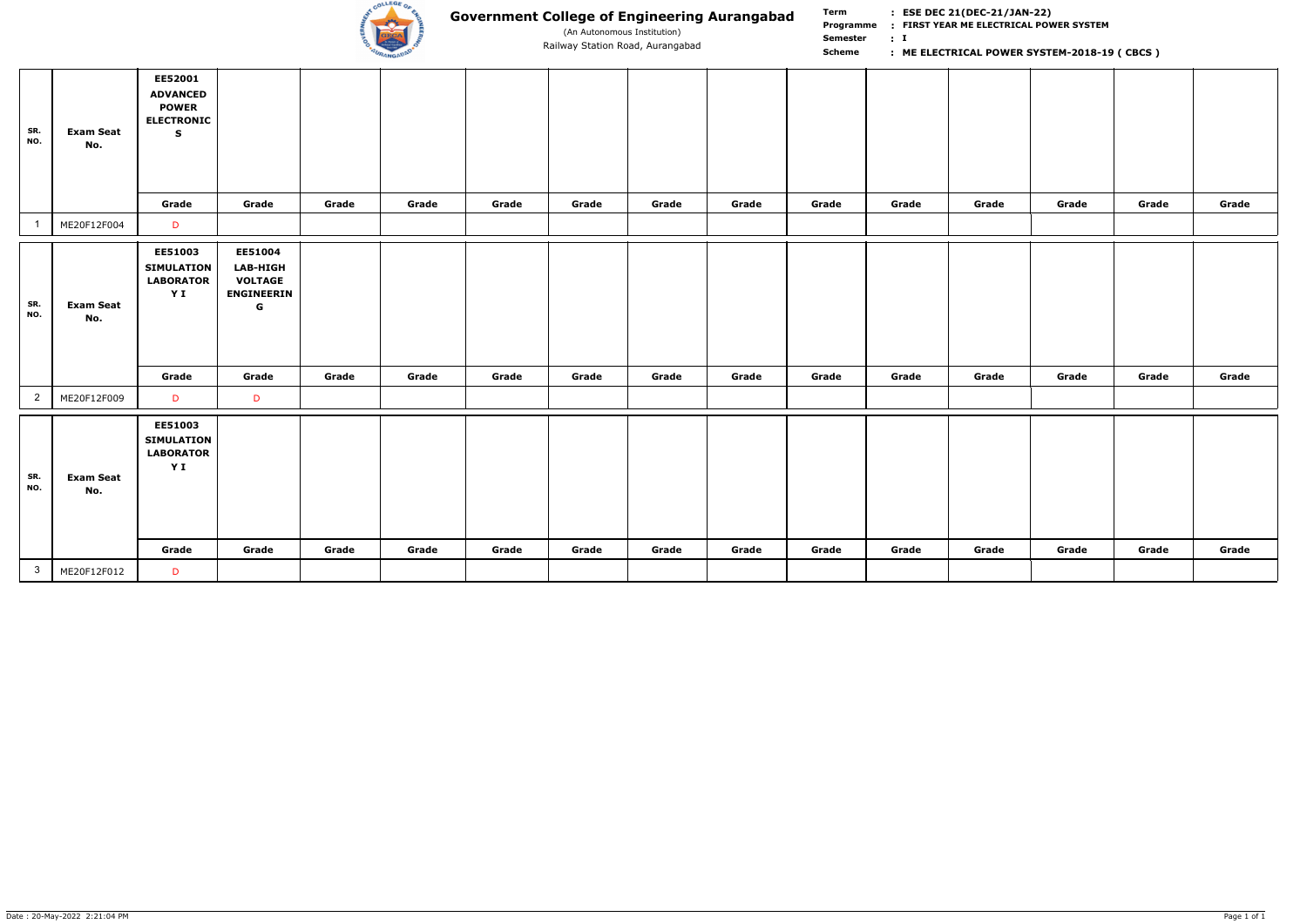

(An Autonomous Institution)

**Term Scheme FIRST YEAR ME ELECTRONICS ENGINEERING Programme : I : Semester :** Railway Station Road, Aurangabad<br> **Scheme Scheme Scheme ELECTRONICS ENGINEERING-2018-19 (CBCS)** 

| SR.<br>NO. | <b>Exam Seat</b><br>No. | ET51001<br><b>Advanced</b><br>Digital<br><b>Signal</b><br>Processing | <b>ET51002</b><br>Lab-<br>Advanced<br><b>Digital</b><br>Signal<br>Processing | ET51003<br><b>Advance</b><br><b>Industrial</b><br><b>Automation</b> | ET51004<br><b>Mini Project</b><br>with<br>Seminar I | ET51101<br><b>Advance</b><br><b>Embedded</b><br>System | <b>ET51112</b><br><b>Robotics</b> | GE51001<br>Research<br>Methodolog<br>$\mathbf{v}$ |       |       |       |       |       |       |       |
|------------|-------------------------|----------------------------------------------------------------------|------------------------------------------------------------------------------|---------------------------------------------------------------------|-----------------------------------------------------|--------------------------------------------------------|-----------------------------------|---------------------------------------------------|-------|-------|-------|-------|-------|-------|-------|
|            |                         | Grade                                                                | Grade                                                                        | Grade                                                               | Grade                                               | Grade                                                  | Grade                             | Grade                                             | Grade | Grade | Grade | Grade | Grade | Grade | Grade |
|            | ME21F13F001             | <b>D</b>                                                             | $\mathsf{A}$                                                                 | A                                                                   | B                                                   | $A+$                                                   | A                                 | D                                                 |       |       |       |       |       |       |       |
|            | ME21F13F002             | $A+$                                                                 | $A+$                                                                         | $A+$                                                                | $\mathsf{H}$                                        | $A+$                                                   | $A+$                              | $B+$                                              |       |       |       |       |       |       |       |
|            | ME21F13F003             | D                                                                    | $\overline{ }$                                                               | $C+$                                                                | $A+$                                                | $C+$                                                   | $A+$                              | D                                                 |       |       |       |       |       |       |       |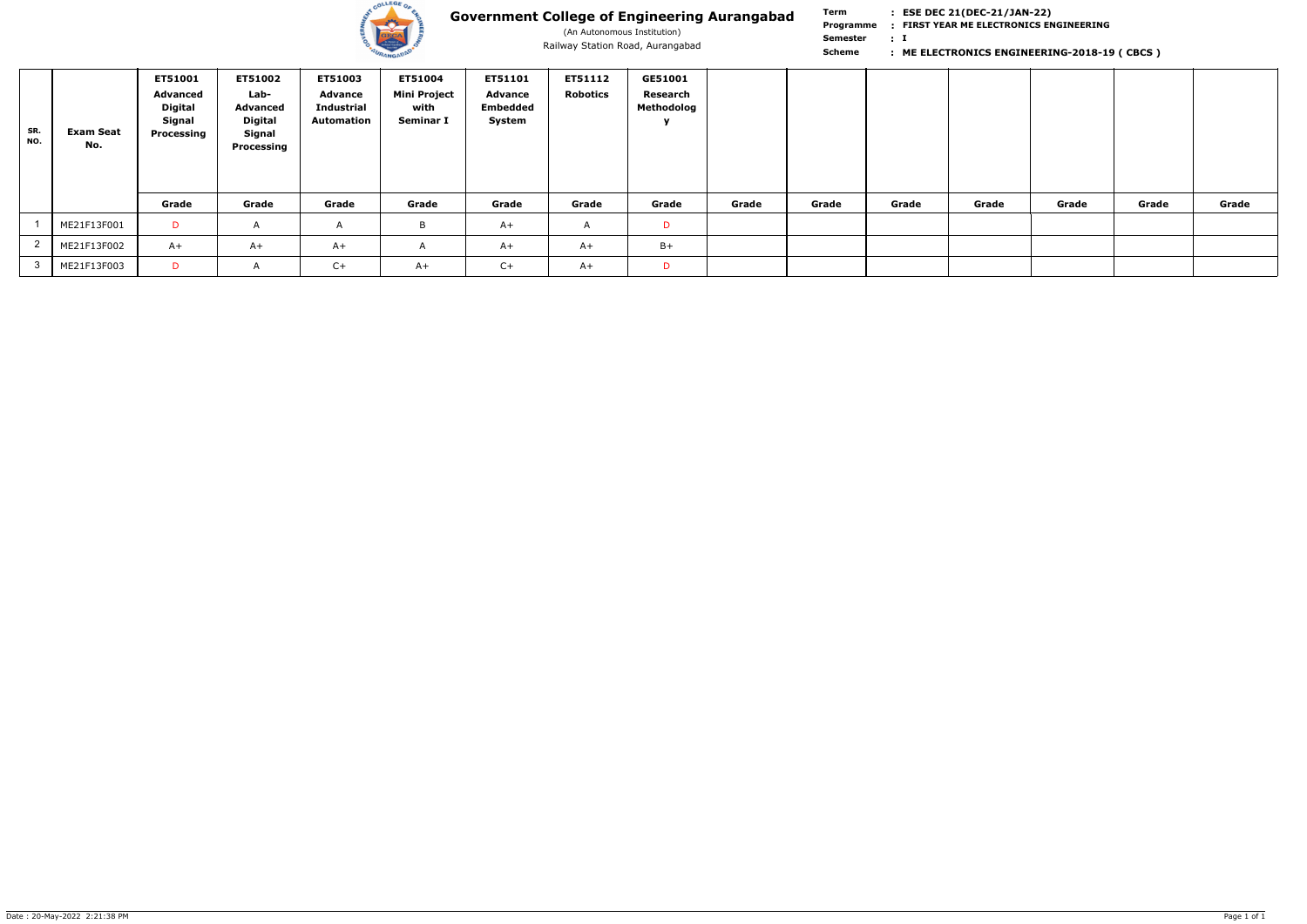

(An Autonomous Institution)

**Term Scheme FIRST YEAR ME PRODUCTION ENGINEERING Programme : I : Semester :** Railway Station Road, Aurangabad **1996 School Communist Communist Communist Care in the PRODUCTION ENGINEERING-2018-19 (CBCS )** 

| SR.<br>NO. | <b>Exam Seat</b><br>No. | GE51001<br>Research<br>Methodolog | <b>ME51001</b><br>Advanced<br>Manufacturi<br>ng<br><b>Techniques</b> | <b>ME51002</b><br>Advanced<br>Mathematic<br>al Method | <b>ME51003</b><br>Flexible<br>Manufacturi<br>ng System | <b>ME51006</b><br>Modern<br><b>Engineering</b><br><b>Materials</b> | <b>ME51009</b><br>Lab1: AMT1 | <b>ME51010</b><br>Lab 2: AMM |       |       |       |       |       |       |       |
|------------|-------------------------|-----------------------------------|----------------------------------------------------------------------|-------------------------------------------------------|--------------------------------------------------------|--------------------------------------------------------------------|------------------------------|------------------------------|-------|-------|-------|-------|-------|-------|-------|
|            |                         | Grade                             | Grade                                                                | Grade                                                 | Grade                                                  | Grade                                                              | Grade                        | Grade                        | Grade | Grade | Grade | Grade | Grade | Grade | Grade |
|            | ME21F11F002             | B                                 | $A+$                                                                 | $A+$                                                  | $B+$                                                   | $A+$                                                               | $A+$                         | $A+$                         |       |       |       |       |       |       |       |
|            | ME21F11F003             | $B+$                              | $A+$                                                                 |                                                       | A+                                                     | A+                                                                 | B                            | $A+$                         |       |       |       |       |       |       |       |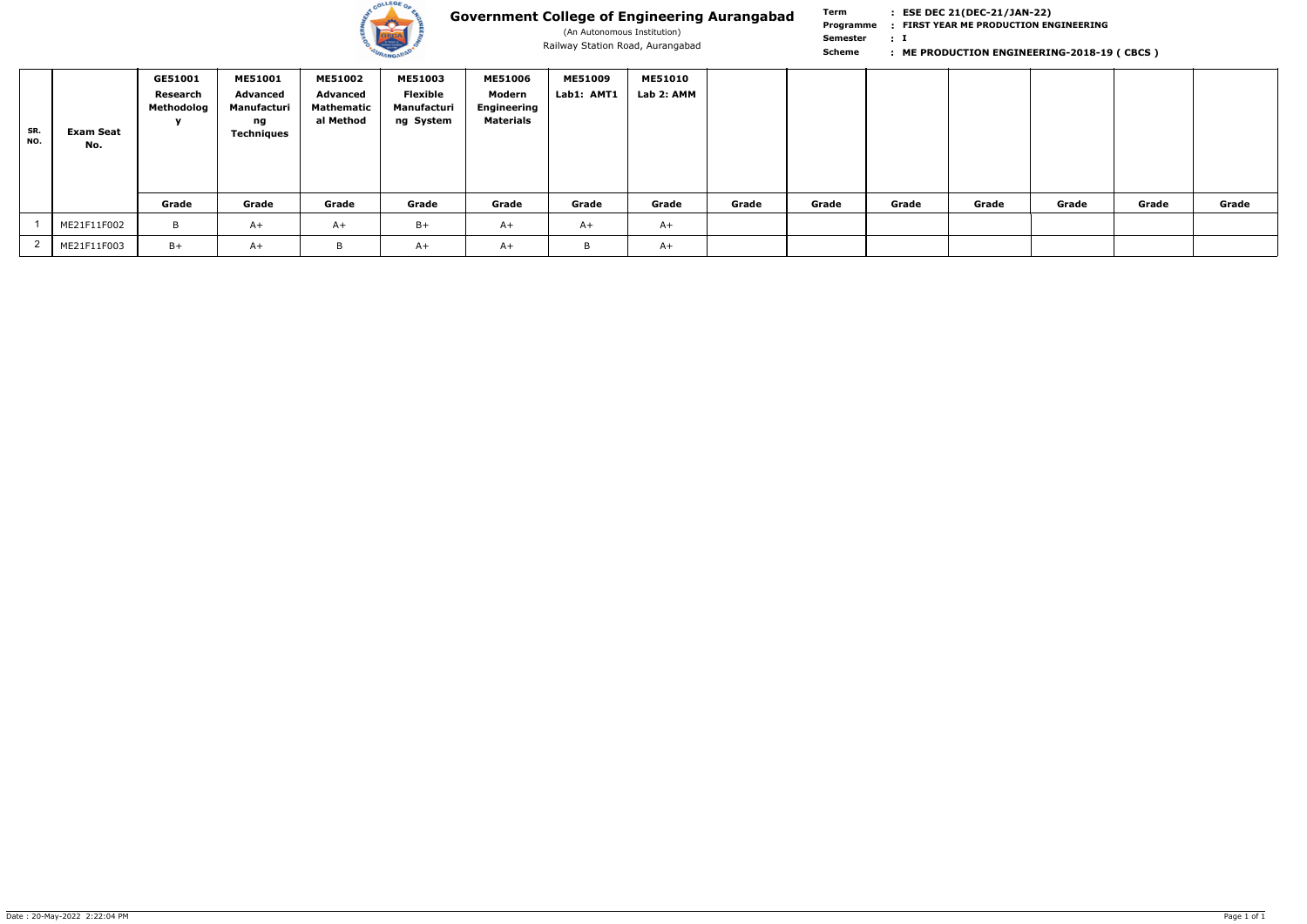

(An Autonomous Institution)

| SR.<br>NO.                   | <b>Exam Seat</b><br>No.                | AM-51010<br>Design of<br><b>Bridges</b>                 | GE51001<br>Research<br>Methodolog<br>$\mathbf{v}$ | AM-51001<br>Theory of<br><b>Elasticity &amp;</b><br><b>Plasticity</b>   | AM-51002<br><b>Structural</b><br><b>Dynamics</b><br>and<br>Earthquake<br><b>Engineering</b>                 | AM-51004<br><b>Advanced</b><br><b>Concrete</b><br><b>Technology</b> | AM-51017<br>Lab.CAD in<br><b>Structural</b><br><b>Engineering</b>  | AM-51018<br>Lab-Advanc<br>ed Concrete<br><b>Technology</b>                 |       |       |       |       |       |       |       |
|------------------------------|----------------------------------------|---------------------------------------------------------|---------------------------------------------------|-------------------------------------------------------------------------|-------------------------------------------------------------------------------------------------------------|---------------------------------------------------------------------|--------------------------------------------------------------------|----------------------------------------------------------------------------|-------|-------|-------|-------|-------|-------|-------|
|                              | ME21F09F001                            | Grade<br>$B+$                                           | Grade<br>$B+$                                     | Grade<br>$B+$                                                           | Grade<br>D                                                                                                  | Grade<br>$C+$                                                       | Grade<br>$A++$                                                     | Grade<br>$\mathsf{A}$                                                      | Grade | Grade | Grade | Grade | Grade | Grade | Grade |
| $\overline{2}$               | ME21F09F002                            | $\mathsf{A}$                                            | $A+$                                              | $A+$                                                                    | A                                                                                                           | $B+$                                                                | $A+$                                                               | $A+$                                                                       |       |       |       |       |       |       |       |
| SR.<br>NO.                   | <b>Exam Seat</b><br>No.                | AM-51010<br>Design of<br><b>Bridges</b>                 | GE51001<br>Research<br>Methodolog<br>y            | AM-51001<br>Theory of<br><b>Elasticity &amp;</b><br><b>Plasticity</b>   | AM-51002<br>Structural<br><b>Dynamics</b><br>and<br>Earthquake<br><b>Engineering</b>                        | AM-51003<br>Prestressed<br><b>Concrete</b><br>Design                | AM-51017<br>Lab.CAD in<br><b>Structural</b><br><b>Engineering</b>  | AM-51018<br>Lab-Advanc<br>ed Concrete<br><b>Technology</b>                 |       |       |       |       |       |       |       |
|                              |                                        | Grade                                                   | Grade                                             | Grade                                                                   | Grade                                                                                                       | Grade                                                               | Grade                                                              | Grade                                                                      | Grade | Grade | Grade | Grade | Grade | Grade | Grade |
| 3 <sup>1</sup>               | ME21F09F003                            | $B+$                                                    | B                                                 | B                                                                       | $B+$                                                                                                        | B+                                                                  | $A+$                                                               | $A+$                                                                       |       |       |       |       |       |       |       |
|                              |                                        |                                                         |                                                   |                                                                         |                                                                                                             |                                                                     |                                                                    |                                                                            |       |       |       |       |       |       |       |
| SR.<br>NO.                   | <b>Exam Seat</b><br>No.                | AM-51010<br>Design of<br><b>Bridges</b>                 | GE51001<br>Research<br>Methodolog<br>y            | AM-51001<br>Theory of<br><b>Elasticity &amp;</b><br><b>Plasticity</b>   | AM-51002<br><b>Structural</b><br><b>Dynamics</b><br>and<br>Earthquake<br><b>Engineering</b>                 | AM-51004<br><b>Advanced</b><br><b>Concrete</b><br><b>Technology</b> | AM-51017<br>Lab.CAD in<br><b>Structural</b><br><b>Engineering</b>  | AM-51018<br>Lab-Advanc<br>ed Concrete<br>Technology                        |       |       |       |       |       |       |       |
|                              |                                        | Grade                                                   | Grade                                             | Grade                                                                   | Grade                                                                                                       | Grade                                                               | Grade                                                              | Grade                                                                      | Grade | Grade | Grade | Grade | Grade | Grade | Grade |
| $\overline{4}$               | ME21F09F004                            | $\mathsf B$                                             | $\mathsf B$                                       | B                                                                       | D                                                                                                           | D                                                                   | $A+$                                                               | $\mathsf{A}$                                                               |       |       |       |       |       |       |       |
| 5 <sub>5</sub><br>SR.<br>NO. | ME21F09F005<br><b>Exam Seat</b><br>No. | $\mathsf{A}$<br>AM-51010<br>Design of<br><b>Bridges</b> | $A+$<br>GE51001<br>Research<br>Methodolog<br>y    | $A++$<br>AM-51001<br>Theory of<br><b>Elasticity &amp;</b><br>Plasticity | $\mathsf{A}$<br>AM-51002<br><b>Structural</b><br><b>Dynamics</b><br>and<br>Earthquake<br><b>Engineering</b> | $B+$<br>AM-51003<br><b>Prestressed</b><br><b>Concrete</b><br>Design | $A+$<br>AM-51017<br>Lab.CAD in<br>Structural<br><b>Engineering</b> | $\mathsf{A}$<br>AM-51018<br>Lab-Advanc<br>ed Concrete<br><b>Technology</b> |       |       |       |       |       |       |       |
|                              |                                        | Grade                                                   | Grade                                             | Grade                                                                   | Grade                                                                                                       | Grade                                                               | Grade                                                              | Grade                                                                      | Grade | Grade | Grade | Grade | Grade | Grade | Grade |
| 6                            | ME21F09F006                            | $B+$                                                    | $B+$                                              | $\mathsf{A}$                                                            | D                                                                                                           | D                                                                   | $A+$                                                               | $B+$                                                                       |       |       |       |       |       |       |       |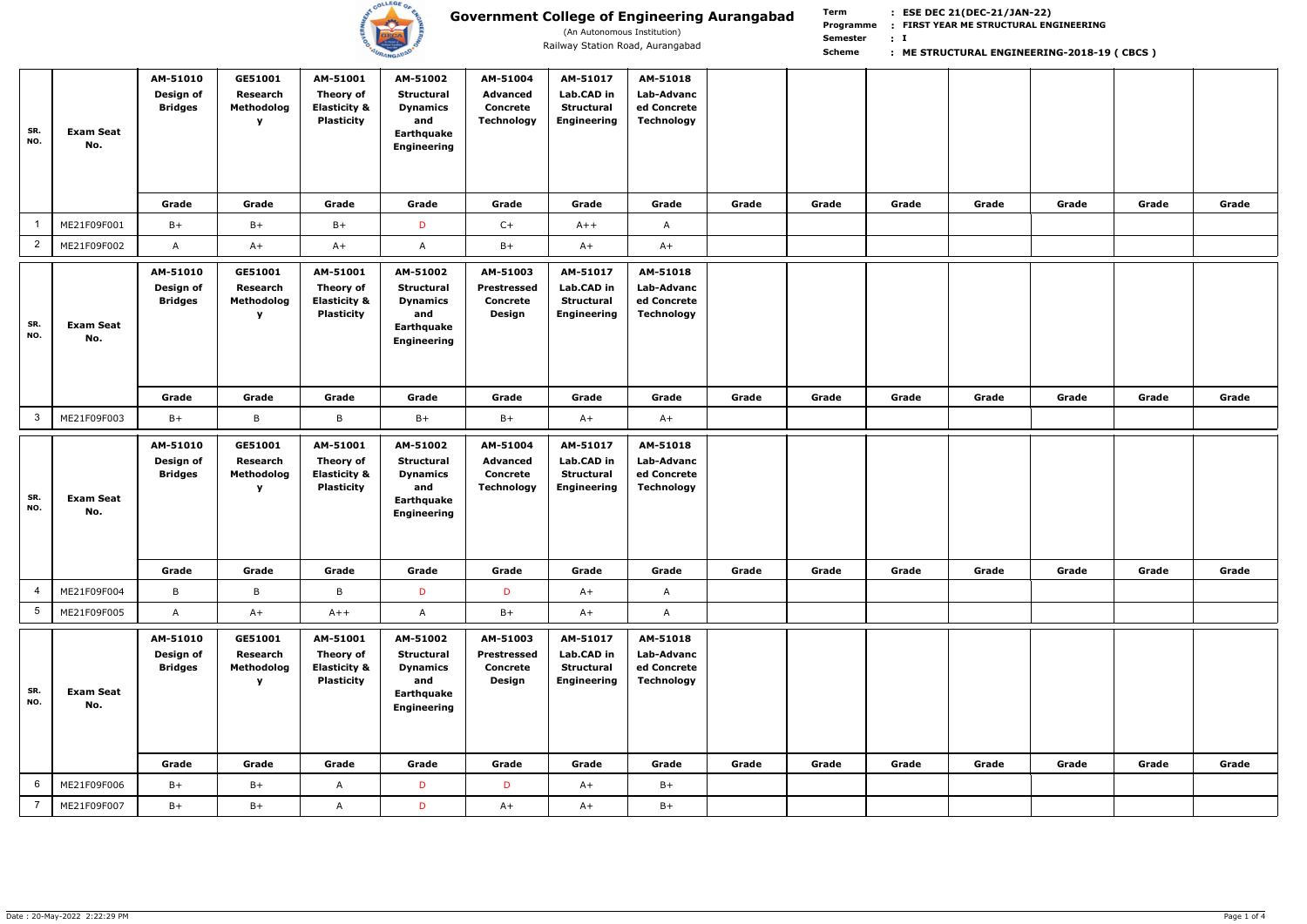

(An Autonomous Institution)

|            |                         | AM-51010                                | GE51001                                           | AM-51001                                                                     | AM-51002                                                                                    | AM-51004                                                     | AM-51017                                                          | AM-51018                                                   |       |       |       |       |       |       |       |
|------------|-------------------------|-----------------------------------------|---------------------------------------------------|------------------------------------------------------------------------------|---------------------------------------------------------------------------------------------|--------------------------------------------------------------|-------------------------------------------------------------------|------------------------------------------------------------|-------|-------|-------|-------|-------|-------|-------|
| SR.<br>NO. | <b>Exam Seat</b><br>No. | Design of<br><b>Bridges</b>             | Research<br>Methodolog<br>$\mathbf v$             | <b>Theory of</b><br><b>Elasticity &amp;</b><br><b>Plasticity</b>             | <b>Structural</b><br><b>Dynamics</b><br>and<br>Earthquake<br><b>Engineering</b>             | <b>Advanced</b><br><b>Concrete</b><br><b>Technology</b>      | Lab.CAD in<br>Structural<br><b>Engineering</b>                    | Lab-Advanc<br>ed Concrete<br><b>Technology</b>             |       |       |       |       |       |       |       |
|            |                         | Grade                                   | Grade                                             | Grade                                                                        | Grade                                                                                       | Grade                                                        | Grade                                                             | Grade                                                      | Grade | Grade | Grade | Grade | Grade | Grade | Grade |
| 8          | ME21F09F008             | $B+$                                    | $C+$                                              | $\mathsf{A}$                                                                 | $B+$                                                                                        | D                                                            | $A+$                                                              | $\mathsf{A}$                                               |       |       |       |       |       |       |       |
| SR.<br>NO. | <b>Exam Seat</b><br>No. | AM-51010<br>Design of<br><b>Bridges</b> | GE51001<br>Research<br>Methodolog<br>$\mathbf{v}$ | AM-51001<br>Theory of<br><b>Elasticity &amp;</b><br><b>Plasticity</b>        | AM-51002<br><b>Structural</b><br><b>Dynamics</b><br>and<br>Earthquake<br><b>Engineering</b> | AM-51003<br><b>Prestressed</b><br><b>Concrete</b><br>Design  | AM-51017<br>Lab.CAD in<br><b>Structural</b><br><b>Engineering</b> | AM-51018<br>Lab-Advanc<br>ed Concrete<br><b>Technology</b> |       |       |       |       |       |       |       |
|            |                         | Grade                                   | Grade                                             | Grade                                                                        | Grade                                                                                       | Grade                                                        | Grade                                                             | Grade                                                      | Grade | Grade | Grade | Grade | Grade | Grade | Grade |
| 9          | ME21F09F009             | D                                       | $C+$                                              | D                                                                            | D                                                                                           | D                                                            | $\mathsf{A}$                                                      | $B+$                                                       |       |       |       |       |       |       |       |
|            |                         |                                         |                                                   |                                                                              |                                                                                             |                                                              |                                                                   |                                                            |       |       |       |       |       |       |       |
| SR.<br>NO. | <b>Exam Seat</b><br>No. | AM-51010<br>Design of<br><b>Bridges</b> | GE51001<br>Research<br>Methodolog<br>$\mathbf v$  | AM-51001<br><b>Theory of</b><br><b>Elasticity &amp;</b><br><b>Plasticity</b> | AM-51002<br><b>Structural</b><br><b>Dynamics</b><br>and<br>Earthquake<br><b>Engineering</b> | AM-51004<br><b>Advanced</b><br><b>Concrete</b><br>Technology | AM-51017<br>Lab.CAD in<br><b>Structural</b><br>Engineering        | AM-51018<br>Lab-Advanc<br>ed Concrete<br><b>Technology</b> |       |       |       |       |       |       |       |
|            |                         | Grade                                   | Grade                                             | Grade                                                                        | Grade                                                                                       | Grade                                                        | Grade                                                             | Grade                                                      | Grade | Grade | Grade | Grade | Grade | Grade | Grade |
| 10         | ME21F09F010             | $A+$                                    | $B+$                                              | $\mathsf{A}$                                                                 | $A+$                                                                                        | $A+$                                                         | $A+$                                                              | $A+$                                                       |       |       |       |       |       |       |       |
| SR.<br>NO. | <b>Exam Seat</b><br>No. | AM-51010<br>Design of<br><b>Bridges</b> | GE51001<br>Research<br>Methodolog<br>$\mathbf v$  | AM-51001<br><b>Theory of</b><br><b>Elasticity &amp;</b><br><b>Plasticity</b> | AM-51002<br><b>Structural</b><br><b>Dynamics</b><br>and<br>Earthquake<br><b>Engineering</b> | AM-51003<br><b>Prestressed</b><br><b>Concrete</b><br>Design  | AM-51017<br>Lab.CAD in<br>Structural<br><b>Engineering</b>        | AM-51018<br>Lab-Advanc<br>ed Concrete<br><b>Technology</b> |       |       |       |       |       |       |       |
| 11         | ME21F09F011             | Grade<br>$B+$                           | Grade<br>A                                        | Grade<br>$\mathsf{A}$                                                        | Grade<br>$C+$                                                                               | Grade<br>$B+$                                                | Grade<br>$A+$                                                     | Grade<br>$B+$                                              | Grade | Grade | Grade | Grade | Grade | Grade | Grade |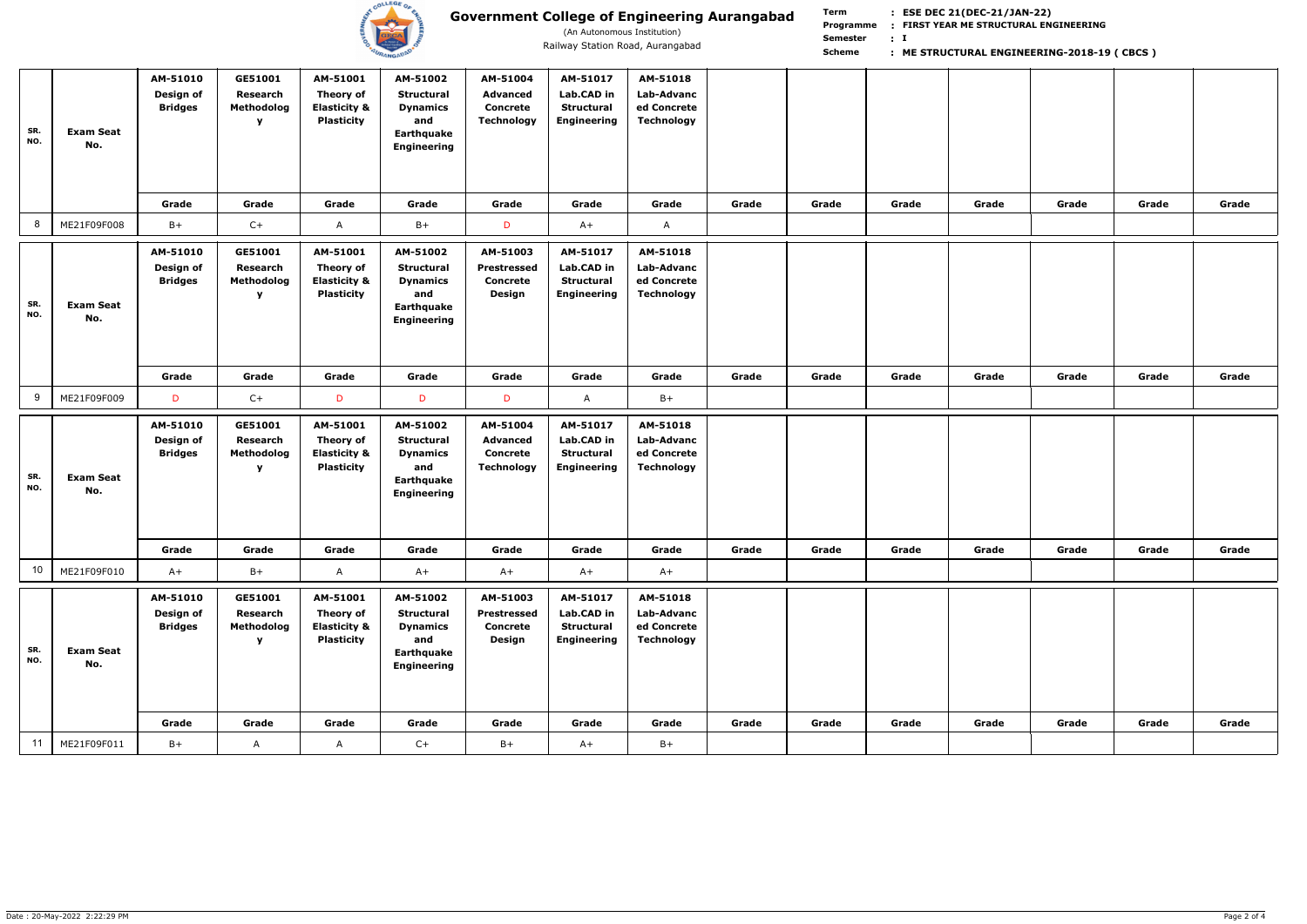

(An Autonomous Institution)

| SR.<br>NO.      | <b>Exam Seat</b><br>No. | AM-51010<br>Design of<br><b>Bridges</b> | GE51001<br>Research<br>Methodolog<br>v        | AM-51001<br>Theory of<br><b>Elasticity &amp;</b><br><b>Plasticity</b>        | AM-51002<br><b>Structural</b><br><b>Dynamics</b><br>and<br>Earthquake<br><b>Engineering</b> | AM-51004<br><b>Advanced</b><br><b>Concrete</b><br><b>Technology</b> | AM-51017<br>Lab.CAD in<br><b>Structural</b><br><b>Engineering</b> | AM-51018<br><b>Lab-Advanc</b><br>ed Concrete<br><b>Technology</b> |       |       |       |       |       |       |       |
|-----------------|-------------------------|-----------------------------------------|-----------------------------------------------|------------------------------------------------------------------------------|---------------------------------------------------------------------------------------------|---------------------------------------------------------------------|-------------------------------------------------------------------|-------------------------------------------------------------------|-------|-------|-------|-------|-------|-------|-------|
|                 |                         | Grade                                   | Grade                                         | Grade                                                                        | Grade                                                                                       | Grade                                                               | Grade                                                             | Grade                                                             | Grade | Grade | Grade | Grade | Grade | Grade | Grade |
| 12 <sub>2</sub> | ME21F09F012             | $B+$                                    | $B+$                                          | $B+$                                                                         | D                                                                                           | D                                                                   | $A+$                                                              | $B+$                                                              |       |       |       |       |       |       |       |
| SR.<br>NO.      | <b>Exam Seat</b><br>No. | AM-51010<br>Design of<br><b>Bridges</b> | GE51001<br>Research<br>Methodolog<br>Y        | AM-51001<br><b>Theory of</b><br><b>Elasticity &amp;</b><br><b>Plasticity</b> | AM-51002<br><b>Structural</b><br><b>Dynamics</b><br>and<br>Earthquake<br>Engineering        | AM-51003<br><b>Prestressed</b><br><b>Concrete</b><br><b>Design</b>  | AM-51017<br>Lab.CAD in<br><b>Structural</b><br><b>Engineering</b> | AM-51018<br><b>Lab-Advanc</b><br>ed Concrete<br><b>Technology</b> |       |       |       |       |       |       |       |
|                 |                         | Grade                                   | Grade                                         | Grade                                                                        | Grade                                                                                       | Grade                                                               | Grade                                                             | Grade                                                             | Grade | Grade | Grade | Grade | Grade | Grade | Grade |
| 13              | ME21F09F013             | $B+$                                    | B                                             | A                                                                            | $C+$                                                                                        | D                                                                   | $\mathsf{A}$                                                      | $\mathsf{A}$                                                      |       |       |       |       |       |       |       |
|                 |                         | AM-51010<br>Design of<br><b>Bridges</b> | GE51001<br>Research<br>Methodolog             | AM-51001<br>Theory of                                                        | AM-51002<br><b>Structural</b>                                                               | AM-51004<br><b>Advanced</b>                                         | AM-51017<br>Lab.CAD in                                            | AM-51018<br>Lab-Advanc                                            |       |       |       |       |       |       |       |
| SR.<br>NO.      | <b>Exam Seat</b><br>No. |                                         | Y                                             | <b>Elasticity &amp;</b><br><b>Plasticity</b>                                 | <b>Dynamics</b><br>and<br>Earthquake<br><b>Engineering</b>                                  | <b>Concrete</b><br><b>Technology</b>                                | <b>Structural</b><br><b>Engineering</b>                           | ed Concrete<br><b>Technology</b>                                  |       |       |       |       |       |       |       |
|                 |                         | Grade                                   | Grade                                         | Grade                                                                        | Grade                                                                                       | Grade                                                               | Grade                                                             | Grade                                                             | Grade | Grade | Grade | Grade | Grade | Grade | Grade |
| 14              | ME21F09F014             | $A+$                                    | $B+$                                          | A                                                                            | A                                                                                           | $B+$                                                                | $A++$                                                             | $A+$                                                              |       |       |       |       |       |       |       |
| SR.<br>NO.      | <b>Exam Seat</b><br>No. | AM-51010<br>Design of<br><b>Bridges</b> | GE51001<br>Research<br>Methodolog<br><b>Y</b> | AM-51001<br>Theory of<br><b>Elasticity &amp;</b><br><b>Plasticity</b>        | AM-51002<br><b>Structural</b><br><b>Dynamics</b><br>and<br>Earthquake<br><b>Engineering</b> | AM-51003<br><b>Prestressed</b><br><b>Concrete</b><br>Design         | AM-51017<br>Lab.CAD in<br><b>Structural</b><br><b>Engineering</b> | AM-51018<br>Lab-Advanc<br>ed Concrete<br><b>Technology</b>        |       |       |       |       |       |       |       |
| 15              | ME21F09F015             | Grade<br>$B+$                           | Grade<br>$\, {\sf B}$                         | Grade<br>$\, {\sf B} \,$                                                     | Grade                                                                                       | Grade<br>B                                                          | Grade                                                             | Grade<br>$A+$                                                     | Grade | Grade | Grade | Grade | Grade | Grade | Grade |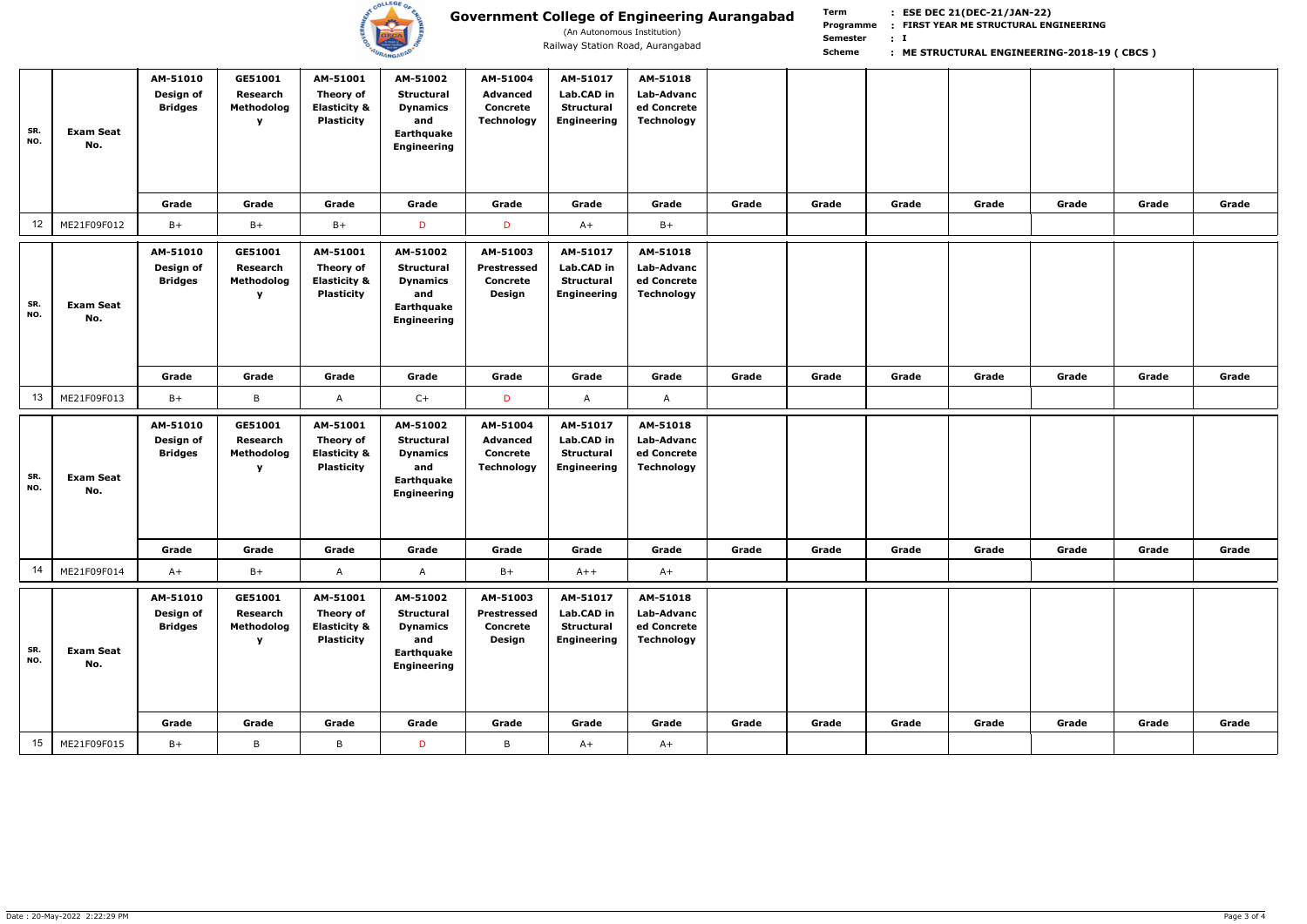

(An Autonomous Institution)

| SR.<br>NO. | <b>Exam Seat</b><br>No. | AM-51010<br>Design of<br><b>Bridges</b> | GE51001<br>Research<br>Methodolog<br>v | AM-51001<br><b>Theory of</b><br><b>Elasticity &amp;</b><br><b>Plasticity</b> | AM-51002<br><b>Structural</b><br><b>Dynamics</b><br>and<br>Earthquake<br><b>Engineering</b> | AM-51004<br><b>Advanced</b><br><b>Concrete</b><br><b>Technology</b> | AM-51017<br>Lab.CAD in<br><b>Structural</b><br><b>Engineering</b> | AM-51018<br>Lab-Advanc<br>ed Concrete<br><b>Technology</b> |       |       |       |       |       |       |       |
|------------|-------------------------|-----------------------------------------|----------------------------------------|------------------------------------------------------------------------------|---------------------------------------------------------------------------------------------|---------------------------------------------------------------------|-------------------------------------------------------------------|------------------------------------------------------------|-------|-------|-------|-------|-------|-------|-------|
|            |                         | Grade                                   | Grade                                  | Grade                                                                        | Grade                                                                                       | Grade                                                               | Grade                                                             | Grade                                                      | Grade | Grade | Grade | Grade | Grade | Grade | Grade |
| 16         | ME21F09F016             | D                                       | D                                      | D                                                                            | D                                                                                           | D                                                                   | A                                                                 | $B+$                                                       |       |       |       |       |       |       |       |
| 17         | ME21F09F017             | $A+$                                    | $B+$                                   | $B+$                                                                         | B                                                                                           | D                                                                   | $A+$                                                              | A                                                          |       |       |       |       |       |       |       |
| SR.<br>NO. | <b>Exam Seat</b><br>No. | AM-51010<br>Design of<br><b>Bridges</b> | GE51001<br>Research<br>Methodolog<br>v | AM-51001<br>Theory of<br><b>Elasticity &amp;</b><br><b>Plasticity</b>        | AM-51002<br><b>Structural</b><br><b>Dynamics</b><br>and<br>Earthquake<br><b>Engineering</b> | AM-51003<br><b>Prestressed</b><br><b>Concrete</b><br>Design         | AM-51017<br>Lab.CAD in<br><b>Structural</b><br><b>Engineering</b> | AM-51018<br>Lab-Advanc<br>ed Concrete<br><b>Technology</b> |       |       |       |       |       |       |       |
|            |                         | Grade                                   | Grade                                  | Grade                                                                        | Grade                                                                                       | Grade                                                               | Grade                                                             | Grade                                                      | Grade | Grade | Grade | Grade | Grade | Grade | Grade |
| 18         | ME21F09F018             | $B+$                                    | $\mathsf B$                            | $B+$                                                                         | $C+$                                                                                        | D                                                                   | $A+$                                                              | $\mathsf{A}$                                               |       |       |       |       |       |       |       |
| 19         | ME21F09F019             | $\mathsf{A}$                            | $\mathsf{A}$                           | $A+$                                                                         | $B+$                                                                                        | $A+$                                                                | $A+$                                                              | $\mathsf{A}$                                               |       |       |       |       |       |       |       |
| 20         | ME21F09F020             | $B+$                                    | B                                      | D                                                                            | D                                                                                           | D                                                                   | $A+$                                                              | A                                                          |       |       |       |       |       |       |       |